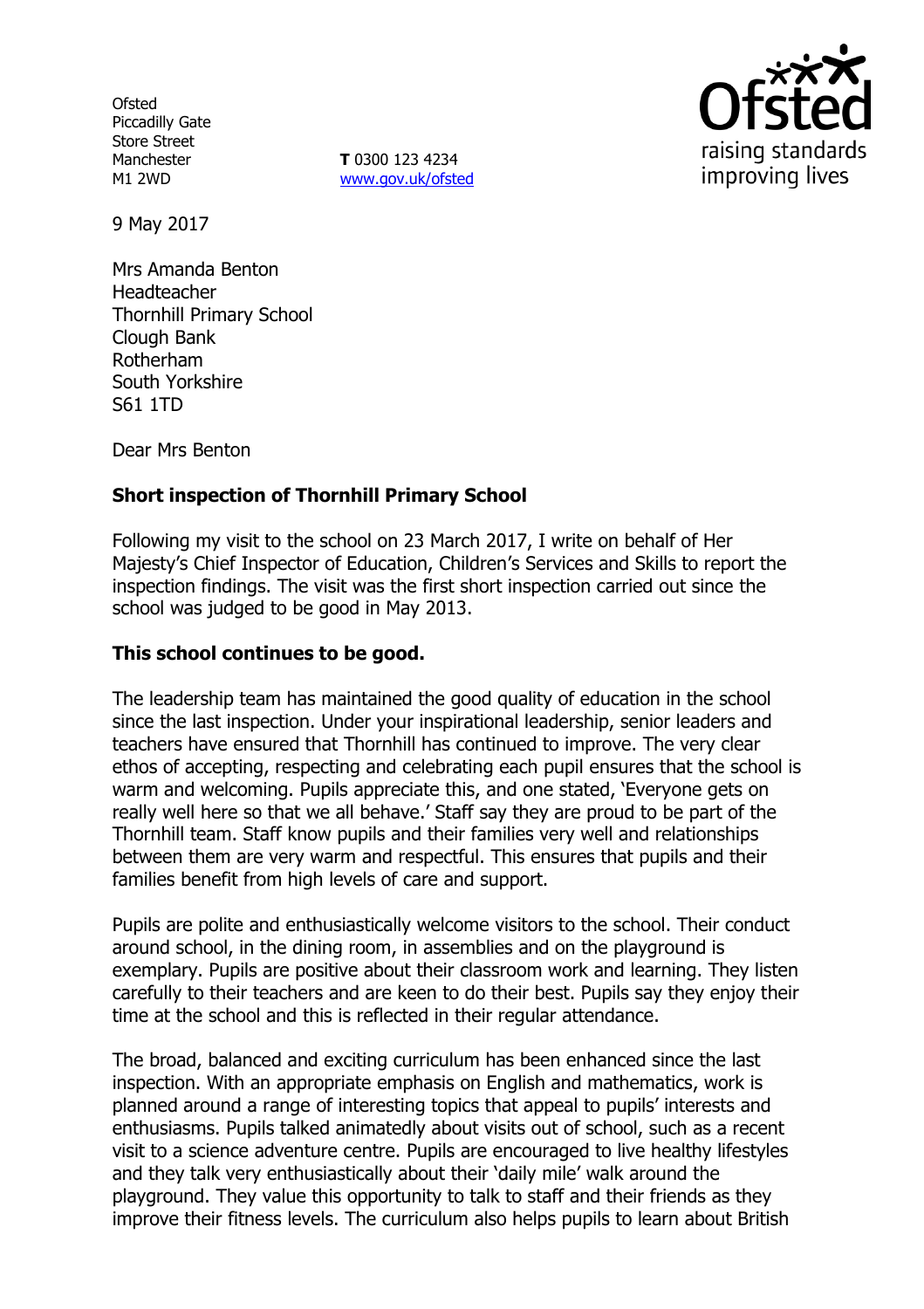values. For example, they took part in a vote to select two school songs, so they understand democracy in action and, through their study of world religions, they are taught to respect others.

Improvements to teaching and pupils' outcomes in mathematics have been secured. It is clear from the work in pupils' books that teachers regularly give pupils problems to tackle in mathematics and this is contributing to better outcomes in mathematics. Teachers implement the school's policy of providing pupils with regular feedback about their work diligently and this helps to ensure that pupils' work is improved. The most effective teachers demonstrate their skills across the school to support the development of other staff. This sharing of good practice has contributed to the improved teaching, particularly in key stage 2.

There have been year-on-year improvements to the proportion of children reaching a good level of development at the end of the early years. The teaching of reading is effective and the proportions of pupils meeting and exceeding the standard in the Year 1 national phonics screening check each year have improved similarly. However, the attainment of some boys and disadvantaged pupils lags behind that of others stubbornly. You acknowledge that the results in the 2016 key stage 1 assessments and current work in books show that there is still more to be done to secure the very best outcomes for boys with average and above-average starting points and some disadvantaged pupils, particularly in reading and writing. The school's pupil premium strategy has been effective at contributing to the strong progress of disadvantaged pupils across key stage 2; this ensures that they are well prepared for their transfer to secondary school. However, you acknowledge that there could be refinements to better target support for disadvantaged pupils in the early years and key stage 1.

Pupils are proud of their work and talk with enthusiasm about the well-presented work displayed around the school and in their topic folders. Pupils' handwriting and presentation in these pieces of work are often of a high standard and many pupils are developing a legible handwriting style. However, this is not the case across the whole school and there are some inconsistencies in teachers' expectations. As a consequence, some work in pupils' books is not always well presented and handwriting is not always legible.

## **Safeguarding is effective.**

You and the leadership team have ensured that all safeguarding arrangements are fit for purpose and records are detailed and of a high quality. Leaders ensure that rigorous checks are made on staff, governors, volunteers and regular visitors to the school to make sure that they are suitable people to work with children. Staff training requirements are up to date and leaders are aware of the latest good practice in safeguarding. Staff know the appropriate procedures to follow if they have a concern about a pupil's well-being. Leaders responsible for overseeing safeguarding ensure that any concerns are documented carefully and followed up appropriately. Parents value the presence of senior leaders at the school gates at the start and end of the day. Pupils say that they feel safe in school and have a good understanding of how to keep themselves safe. For example, some pupils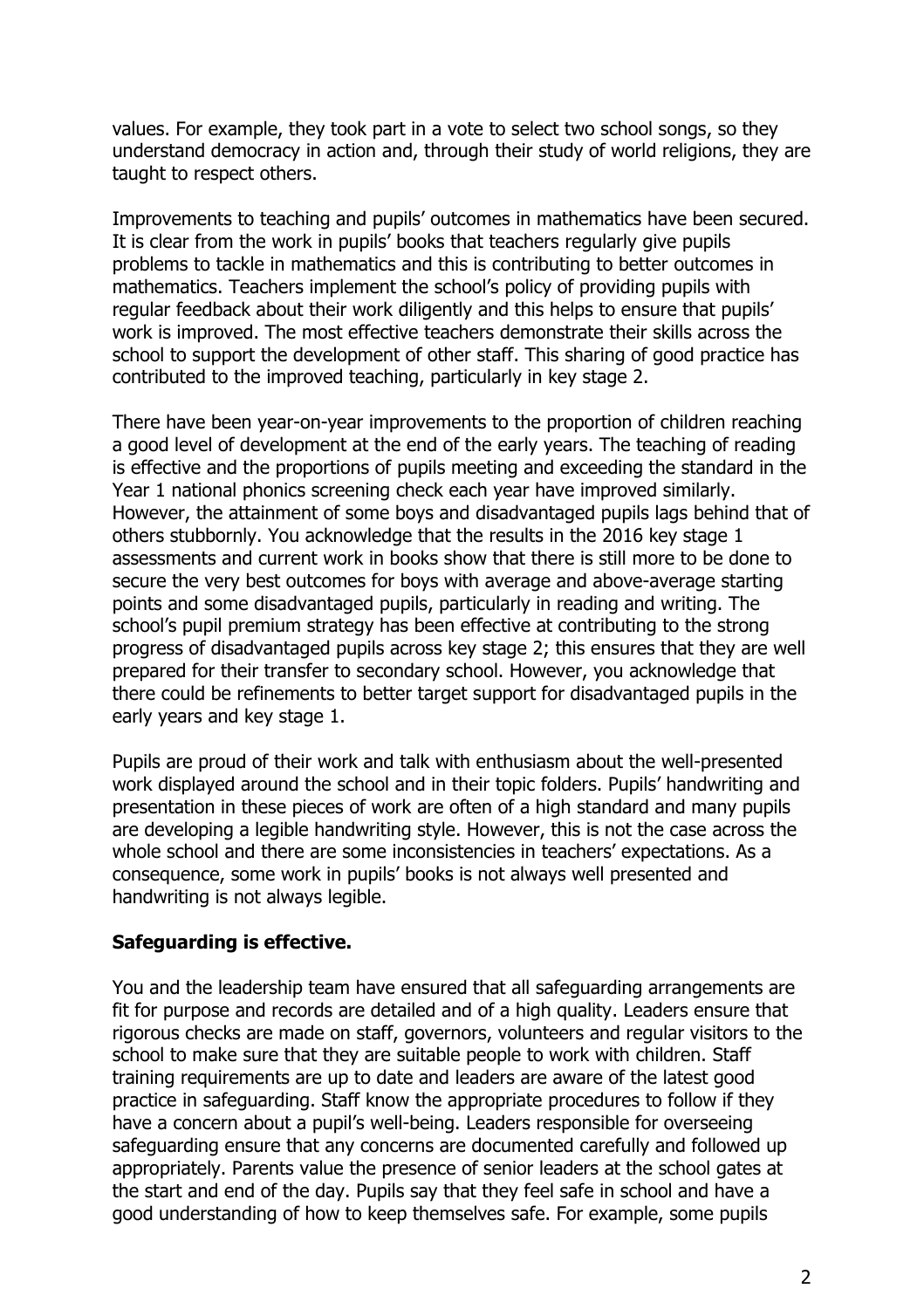speak confidently about staying safe online and about the need to cross roads with care.

# **Inspection findings**

- The inspection focused on a number of key lines of enguiry. The first was how well leaders know the school's strengths and address weaknesses. It is clear that you, the governors and senior leaders know the school well. You all have very high aspirations for the school. Your effective leadership has ensured that the priorities from the last inspection have been tackled and, as a result, outcomes have improved, particularly in mathematics. You have identified areas where improvement was needed correctly. For example, following some concerns about reading, you investigated different approaches and sought out examples of effective practices from across the country. As a consequence, the teaching of reading is effective in key stage 2. You and senior leaders know where teaching is particularly effective and where teaching needs to be enhanced further and have identified the correct priorities for development this year.
- $\blacksquare$  The local authority identifies correctly the many strengths at the school, particularly your effective leadership skills, and uses you and other leaders to support the work of other local schools with some success.
- $\blacksquare$  The second line of enguiry was to see if the particularly strong progress at the end of Year 6 over the last two years reflected strong improvements in the quality of teaching across the school. Teachers and teaching assistants work well together to ensure that work is largely well matched to the needs of pupils. Teachers use their subject knowledge effectively to explain new ideas. They tailor questions to pupils' abilities to extend and probe pupils' understanding effectively. Although effective overall, there is a little variance in the impact of teaching on the progress of boys and disadvantaged pupils in the early years and key stage 1. You and senior leaders have identified this and have begun to identify strategies to address these variations.
- Another key line of enguiry was to ask why the progress of pupils at key stage 1, particularly boys and disadvantaged pupils, from average and better starting points was below average. Part of the reason for this relates to the variation in the effectiveness of teaching. Leaders' analysis of the 2016 outcomes highlighted the pupils who did not make as much progress as expected. As a consequence, these pupils are getting extra help now they are in Year 3. They are already beginning to show better progress in their written work.
- $\blacksquare$  I also looked at the effectiveness of the teaching of early reading and writing. The teaching of phonics is effective. Teachers have good subject knowledge and model effectively the pronunciation and reading of different words. Pupils are enthusiastic about their daily phonics work in small groups. They listen carefully and this helps them to recognise letters and the sounds they represent. However, there is variation in the impact of this work and some boys and disadvantaged pupils do not always make the gains they could.
- The final line of enquiry was to find out what leaders had done to improve attendance and persistent absenteeism, particularly for boys and disadvantaged pupils. Attendance is broadly average but is a little lower for some disadvantaged